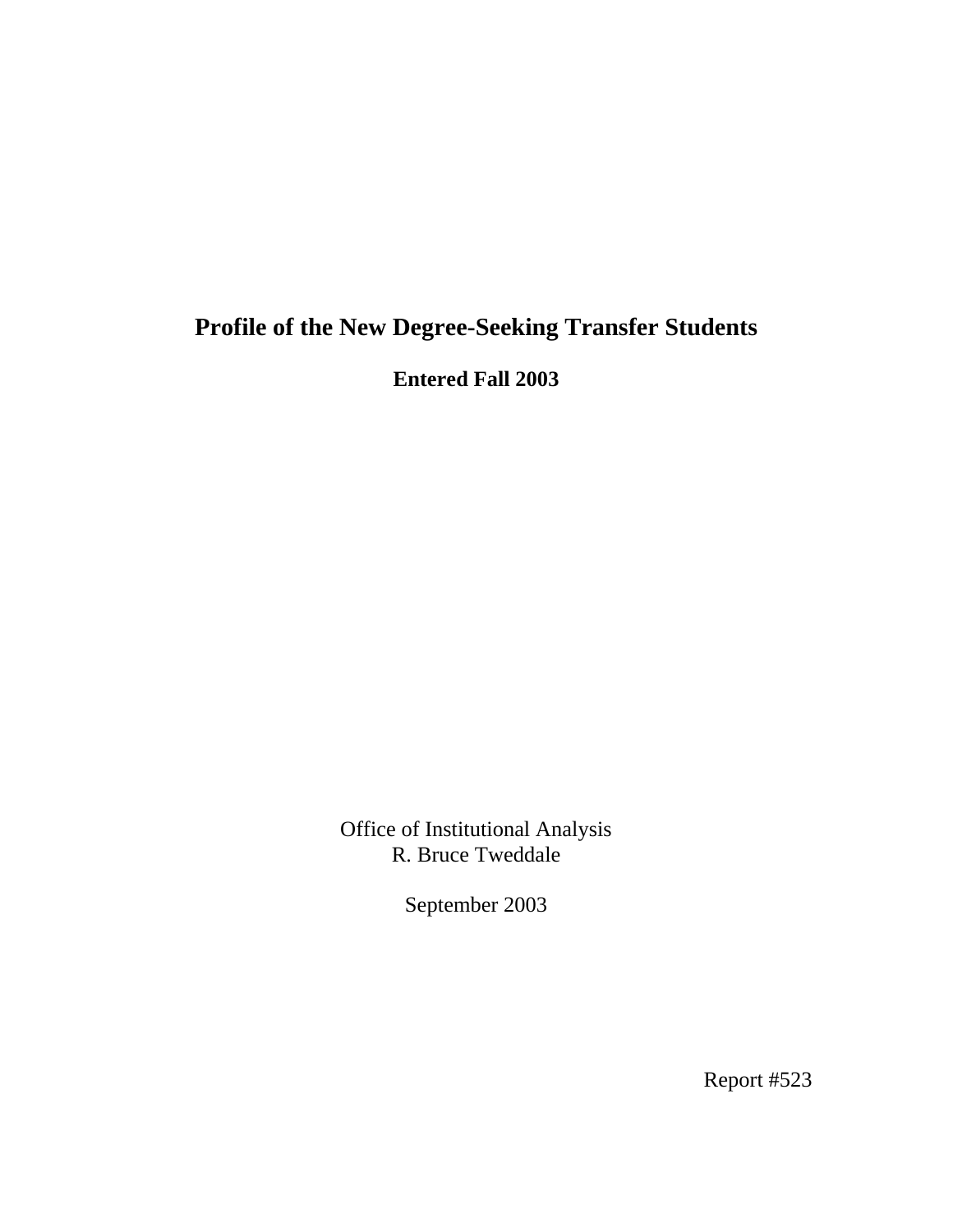A total of 1,619 students entered Grand Valley State University during Fall 2003 as new degree-seeking transfer students. This report delineates some of the characteristics of this group of students. The tables are divided into the following groups of students.

- 1. 2yr tran students transferring from 2-year institutions
- 2. 4yr tran students transferring from 4-year institutions

| <b>College</b>                        | <b>Number</b> |
|---------------------------------------|---------------|
| <b>Grand Rapids Community College</b> | 404           |
| <b>Muskegon Community College</b>     | 167           |
| Northwestern Michigan Community       | 68            |
| College                               |               |
| <b>Lansing Community College</b>      | 62            |
| Kalamazoo Valley Community            | 42            |
| College                               |               |
| Delta College                         | 27            |
| <b>West Shore Community College</b>   | 25            |
| <b>Kellogg Community College</b>      | 21            |
| Lake Michigan College                 | 21            |
|                                       |               |
| all others                            |               |

#### *College from which the Students Transferred (2yr Transfers)*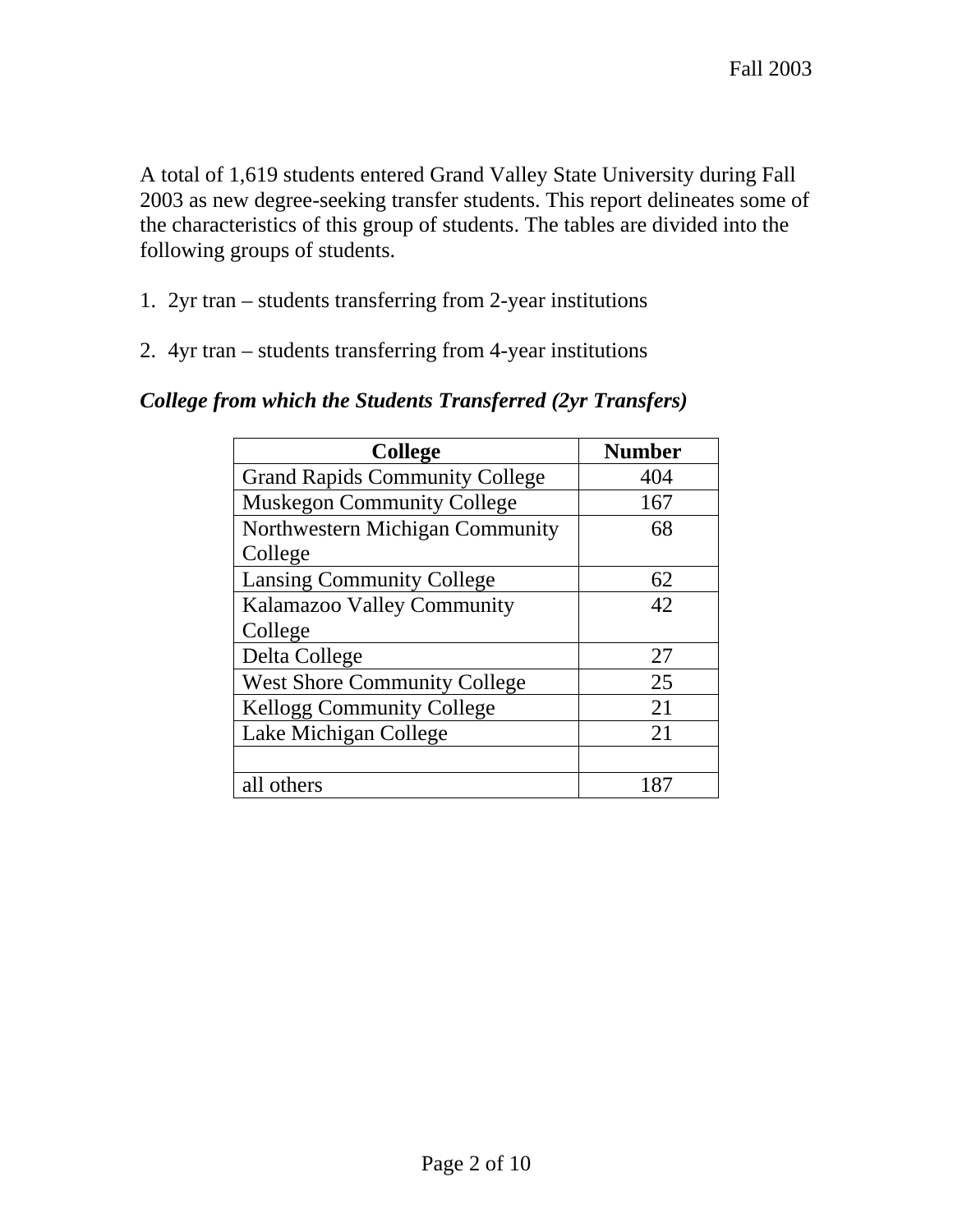| <b>College</b>                     | <b>Number</b> |
|------------------------------------|---------------|
| Western Michigan University        | 67            |
| <b>Michigan State University</b>   | 56            |
| <b>Central Michigan University</b> | 47            |
| Calvin College                     | 40            |
| Ferris State University            | 37            |
| Davenport University               | 22            |
| Hope College                       | 21            |
| <b>Aquinas College</b>             | 20            |
|                                    |               |
| all others                         |               |

## *College from which the Students Transferred (4yr Transfers)*

*Sex* 

| sex    | 2yr tran | 4yr tran | total |
|--------|----------|----------|-------|
| female | 568      | 351      | 919   |
| male   | 456      | 244      | 700   |
| total  | .024     | 595      | 0.619 |

# *Ethnic Background*

| <b>Ethnic Background</b> | 2yr tran | 4yr tran | total |
|--------------------------|----------|----------|-------|
| Asian                    | 17       | 14       | 31    |
| Black, not Hispanic      | 51       | 25       | 76    |
| Hispanic                 | 31       | 11       | 42    |
| American                 | 10       |          | 13    |
| Indian/Alaskan           |          |          |       |
| Native                   |          |          |       |
| White, not of            | 894      | 504      | 1,398 |
| Hispanic origin          |          |          |       |
|                          |          |          |       |
| not indicated            | 21       | 38       | 59    |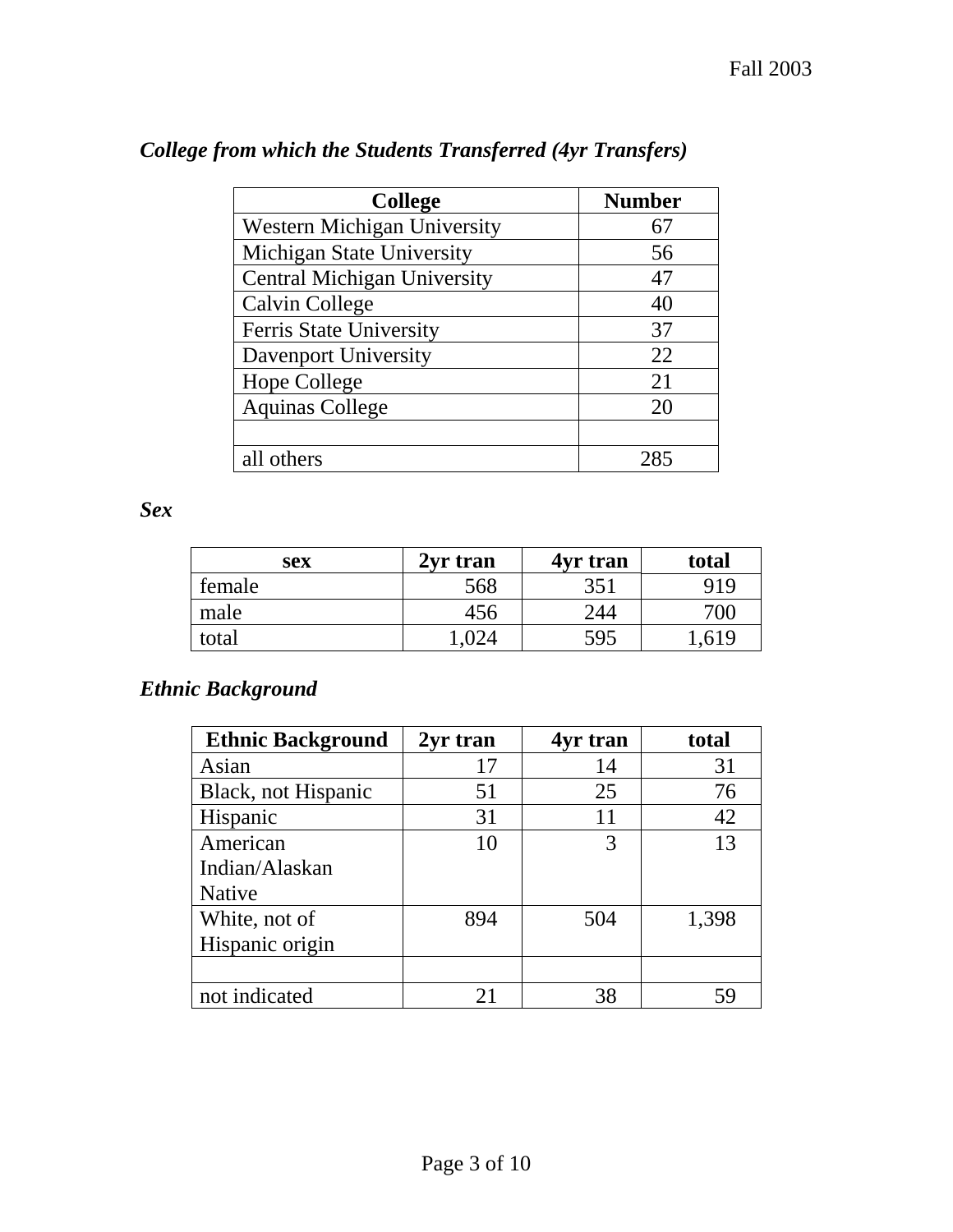## *Status*

| Status    | 2yr tran | 4yr tran | total |
|-----------|----------|----------|-------|
| full-time | 362      | 502      | 1,364 |
| part-time | 162      | 93       | 255   |

## *Major*

| <b>Major</b>                 | 2yr tran         | 4yr tran         | total            |
|------------------------------|------------------|------------------|------------------|
| accounting                   | 9                | 6                | 15               |
| advertising/public relations | 13               | $\overline{7}$   | 20               |
| anthropology                 | $\overline{2}$   | $\overline{0}$   | $\overline{2}$   |
| art & design                 | 20               | 6                | 26               |
| behavioral science           | $\overline{2}$   | $\overline{0}$   | $\overline{2}$   |
| biology                      | 23               | 11               | 34               |
| biomedical science           | 9                | 12               | 21               |
| biopsychology                | $\overline{0}$   | 3                | $\overline{3}$   |
| broadcasting                 | $\overline{2}$   | $\overline{5}$   | $\overline{7}$   |
| business economics           | $\overline{0}$   | $\overline{0}$   | $\overline{0}$   |
| business, general            | 8                | $\overline{2}$   | 10               |
| cell & molecular biology     | $\overline{3}$   | $\overline{0}$   | 3                |
| chemistry                    | 9                | $\mathbf{1}$     | 10               |
| classics                     | $\overline{0}$   | $\overline{0}$   | $\overline{0}$   |
| communications               | 11               | 6                | 17               |
| computer science             | $\boldsymbol{0}$ | $\boldsymbol{0}$ | $\boldsymbol{0}$ |
| criminal justice             | 38               | 19               | 57               |
| earth science                | $\overline{3}$   | $\overline{0}$   | $\overline{3}$   |
| economics                    | $\overline{0}$   | $\mathbf 1$      | $\overline{1}$   |
| engineering                  | $\overline{0}$   | $\overline{0}$   | $\boldsymbol{0}$ |
| English                      | 52               | 23               | 75               |
| film & video                 | 11               | $\overline{4}$   | 15               |
| finance                      | 3                | $\mathbf 1$      | $\overline{4}$   |
| French                       | $\overline{1}$   | $\mathbf{1}$     | $\overline{2}$   |
| geography                    | $\boldsymbol{0}$ | $\overline{2}$   | $\overline{2}$   |
| geology                      | $\overline{0}$   | $\mathbf{1}$     | $\overline{1}$   |
| German                       | $\overline{2}$   | $\overline{1}$   | $\overline{3}$   |
| health communications        | $\overline{2}$   | $\overline{2}$   | $\overline{4}$   |
| health science               | $\overline{7}$   | 6                | 13               |
| history                      | 27               | 10               | 37               |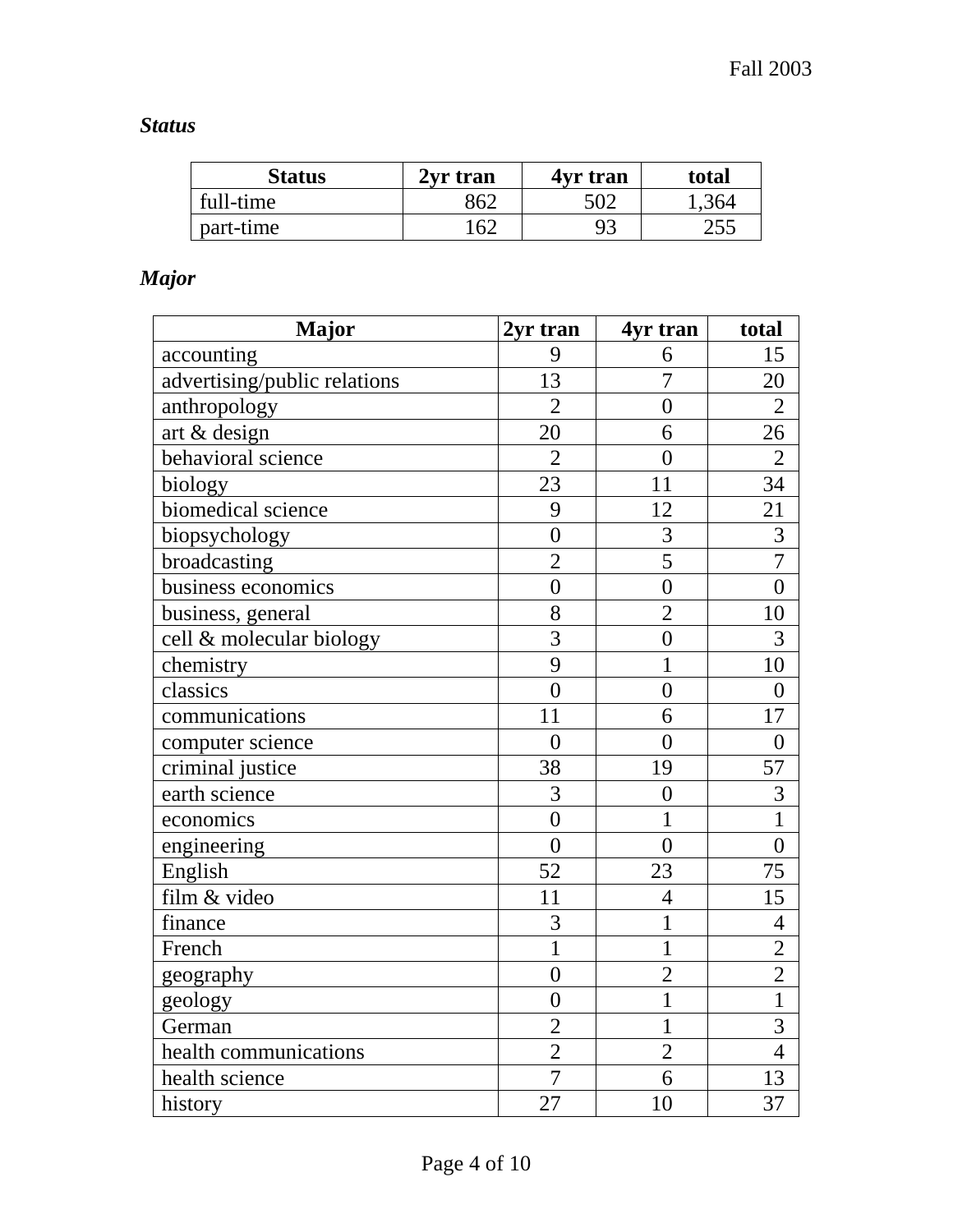| <b>Major</b>                     | 2yr tran         | 4yr tran         | total            |
|----------------------------------|------------------|------------------|------------------|
| hospitality & tourism management | 5                | 5                | 10               |
| information systems              | $\overline{0}$   | $\overline{0}$   | $\boldsymbol{0}$ |
| integrated science               | 3                | 6                | 9                |
| international business           | $\overline{0}$   | $\overline{0}$   | $\overline{0}$   |
| international relations          | $\overline{2}$   | $\overline{2}$   | $\overline{4}$   |
| journalism                       | 1                | $\overline{2}$   | 3                |
| legal studies                    | 6                | $\overline{2}$   | 8                |
| liberal studies                  | $\overline{4}$   | $\overline{3}$   | $\overline{7}$   |
| management                       | $\overline{2}$   | $\overline{0}$   | $\overline{c}$   |
| marketing                        | $\overline{5}$   | $\overline{0}$   | $\overline{5}$   |
| mathematics                      | 15               | 9                | 24               |
| music                            | 8                | 3                | 11               |
| natural resource management      | 3                | $\overline{2}$   | 5                |
| nursing                          | 44               | 65               | 109              |
| occupational safety              | 1                | 1                | $\overline{2}$   |
| philosophy                       | $\overline{4}$   | 3                | $\boldsymbol{7}$ |
| photography                      | 5                | 1                | 6                |
| physical education               | 27               | 11               | 38               |
| physics                          | $\boldsymbol{0}$ | $\overline{0}$   | $\overline{0}$   |
| political science                | 6                | 6                | 12               |
| pre-business                     | 58               | 24               | 82               |
| pre-computer science             | 11               | 6                | 17               |
| pre-economics                    | $\overline{0}$   | $\theta$         | $\theta$         |
| pre-engineering                  | 28               | 19               | 47               |
| pre-health                       | $\overline{4}$   | $\boldsymbol{0}$ | $\overline{4}$   |
| pre-information systems          | 7                |                  | 8                |
| pre-liberal studies              | 1                | $\overline{0}$   | 1                |
| pre-medical technology           | 3                | $\overline{0}$   | 3                |
| pre-nursing                      | $\boldsymbol{0}$ | $\overline{0}$   | $\overline{0}$   |
| pre-nursing rn                   | $\overline{0}$   | 0                | $\overline{0}$   |
| pre-physical therapy             | $\overline{7}$   | $\overline{2}$   | 9                |
| psychology                       | 36               | 12               | 48               |
| public administration            | 3                | $\overline{2}$   | 5                |
| social studies group             | 30               | 8                | 38               |
| social work                      | 25               | 9                | 34               |
| sociology                        | 4                | 3                | 7                |
| Spanish                          | 7                | 6                | 13               |
| special education psychology     | 30               | 7                | 37               |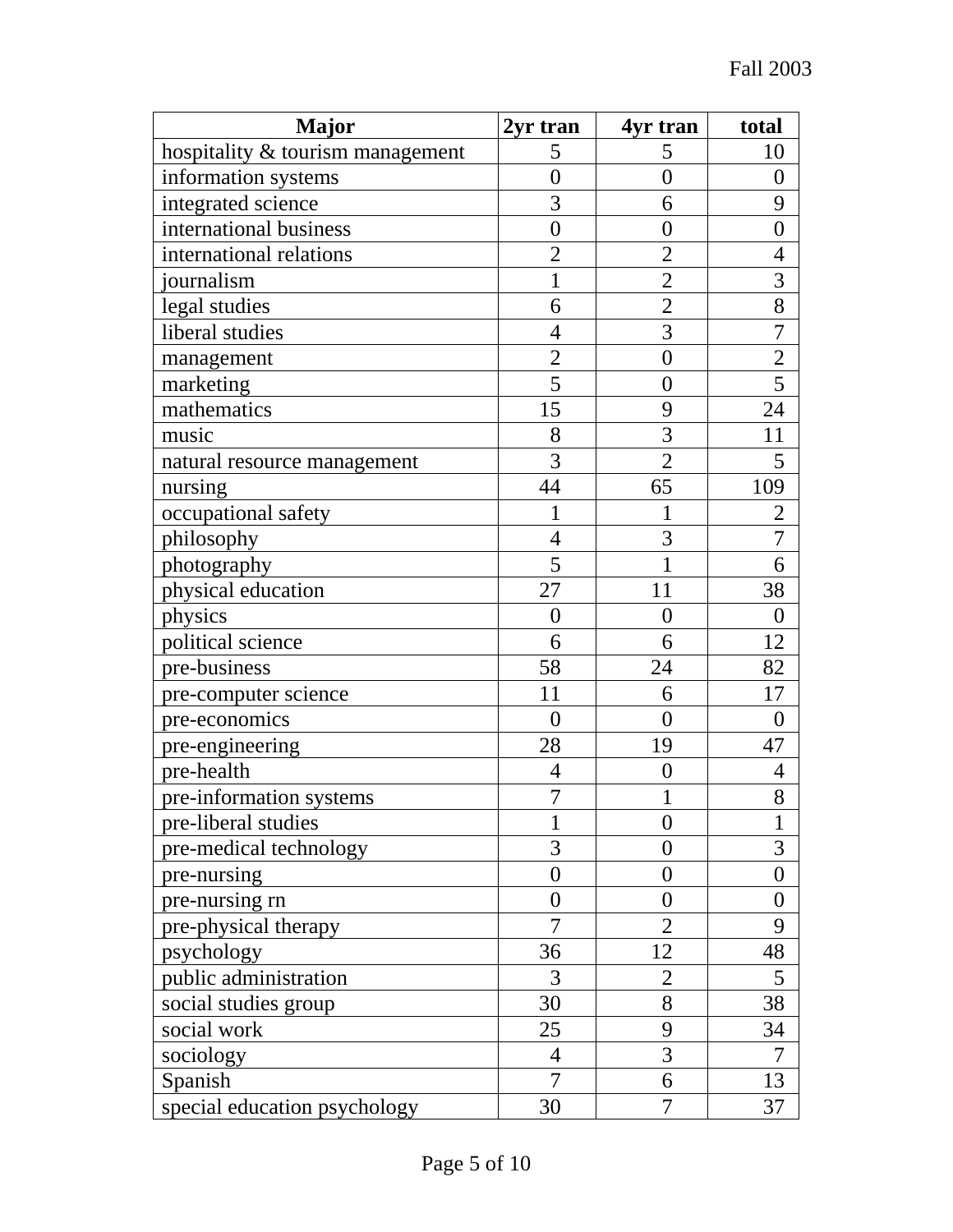| <b>Major</b>           | 2yr tran | 4yr tran | total |
|------------------------|----------|----------|-------|
| statistics             |          |          |       |
| theatre                |          |          |       |
| therapeutic recreation |          |          |       |
| writing                |          |          |       |
| undeclared             | 364      | 244      |       |

# *County of Residence (Michigan residents only)*

| <b>County of Residence</b> | 2yr tran       | 4yr tran         | total          |
|----------------------------|----------------|------------------|----------------|
| Alcona                     | $\overline{2}$ | $\overline{0}$   | $\overline{2}$ |
| Alger                      | $\overline{0}$ | $\overline{0}$   | $\overline{0}$ |
| Allegan                    | 24             | 19               | 43             |
| Alpena                     | $\overline{7}$ | $\mathbf{1}$     | 8              |
| Antrim                     | $\overline{4}$ | 3                | 7              |
| Arenac                     | $\overline{0}$ | $\overline{0}$   | $\overline{0}$ |
| <b>Baraga</b>              | $\overline{0}$ | $\overline{0}$   | $\overline{0}$ |
| <b>Barry</b>               | 15             | $\overline{4}$   | 19             |
| <b>Bay</b>                 | $\overline{7}$ | 3                | 10             |
| Benzie                     | 3              | $\mathbf{1}$     | $\overline{4}$ |
| Berrien                    | 16             | 10               | 26             |
| <b>Branch</b>              | $\mathbf{1}$   | $\overline{2}$   | 3              |
| Calhoun                    | 9              | $\overline{4}$   | 13             |
| Cass                       | 3              | $\overline{0}$   | 3              |
| Charlevoix                 | $\overline{6}$ | $\overline{2}$   | $\overline{8}$ |
| Cheboygan                  | $\overline{0}$ | $\overline{2}$   | $\overline{2}$ |
| Chippewa                   | $\mathbf{1}$   | 6                | $\overline{7}$ |
| Clare                      | $\overline{0}$ | $\mathbf{1}$     | $\mathbf{1}$   |
| Clinton                    | 8              | $\overline{2}$   | 10             |
| Crawford                   | $\mathbf{1}$   | $\overline{0}$   | $\mathbf{1}$   |
| Delta                      | 3              | $\overline{0}$   | 3              |
| Dickinson                  | $\overline{2}$ | $\mathbf{1}$     | $\overline{3}$ |
| Eaton                      | 12             | 5                | 17             |
| Emmet                      | 8              | $\boldsymbol{0}$ | 8              |
| Genesee                    | $\overline{7}$ | 9                | 16             |
| Gladwin                    | $\overline{2}$ | $\overline{0}$   | $\overline{2}$ |
| Gogebic                    | $\overline{0}$ | $\overline{0}$   | $\overline{0}$ |
| <b>Grand Traverse</b>      | 45             | 8                | 53             |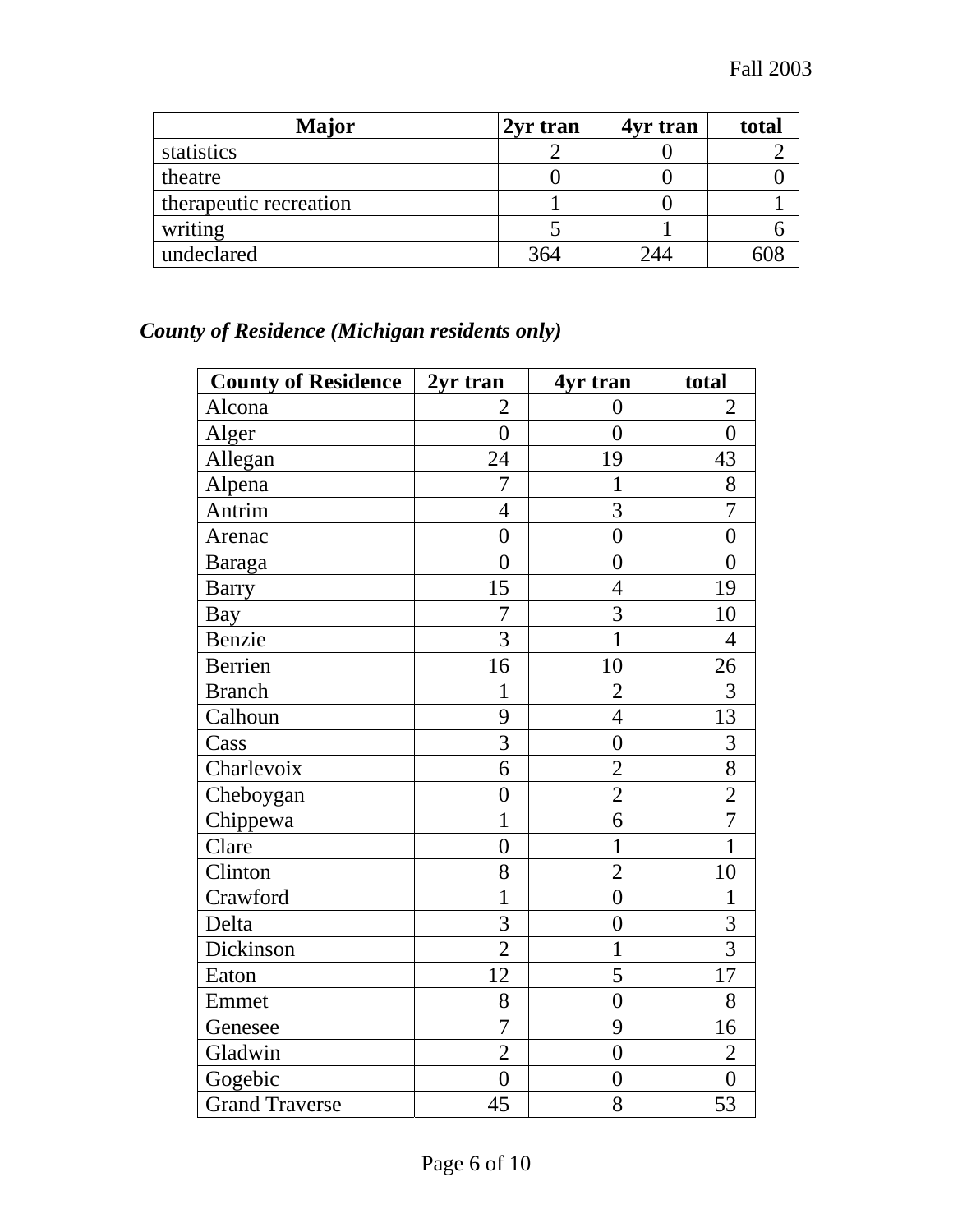| <b>County of Residence</b> | 2yr tran         | 4yr tran         | total          |
|----------------------------|------------------|------------------|----------------|
| Gratiot                    | 1                | 1                | 2              |
| Hillsdale                  | $\overline{4}$   | $\mathbf 1$      | 5              |
| Houghton                   | $\overline{0}$   | 3                | $\overline{3}$ |
| Huron                      | 1                | 1                | $\overline{2}$ |
| Ingham                     | 19               | 7                | 26             |
| Ionia                      | 17               | 8                | 25             |
| Iosco                      | $\overline{0}$   | $\overline{0}$   | 0              |
| Iron                       | $\overline{0}$   | 1                | 1              |
| Isabella                   | 1                | 3                | $\overline{4}$ |
| Jackson                    | 5                | 1                | 6              |
| Kalamazoo                  | 26               | 9                | 35             |
| Kalkaska                   | 5                | $\overline{2}$   | 7              |
| Kent                       | 345              | 177              | 522            |
| Keweenaw                   | $\overline{0}$   | 0                | $\overline{0}$ |
| Lake                       | $\overline{0}$   | 1                | $\mathbf{1}$   |
| Lapeer                     | $\overline{2}$   | 3                | 5              |
| Leelanau                   | 5                | $\overline{2}$   | 7              |
| Lenawee                    | 5                | $\overline{2}$   | 7              |
| Livingston                 | $\overline{4}$   | 5                | 9              |
| Luce                       | $\overline{0}$   | $\overline{0}$   | $\overline{0}$ |
| Mackinac                   | 1                | $\overline{0}$   | 1              |
| Macomb                     | 10               | 11               | 21             |
| Manistee                   | 11               | 3                | 14             |
| Marquette                  | $\overline{0}$   | $\overline{4}$   | $\overline{4}$ |
| Mason                      | 15               | $\overline{4}$   | 19             |
| Mecosta                    | $\overline{0}$   | 6                | 6              |
| Menominee                  | 1                | $\overline{0}$   | 1              |
| Midland                    | 3                | 4                | $\overline{7}$ |
| Missaukee                  | $\overline{0}$   | 1                | 1              |
| Monroe                     | 4                | 3                | 7              |
| Montcalm                   | 5                | $\overline{2}$   | 7              |
| Montmorency                | $\mathbf 1$      | $\overline{0}$   | 1              |
| Muskegon                   | 122              | 28               | 150            |
| Newaygo                    | 9                | 5                | 14             |
| Oakland                    | 20               | 21               | 41             |
| Oceana                     | 7                | $\overline{4}$   | 11             |
| Ogemaw                     | $\overline{0}$   | $\overline{2}$   | $\overline{2}$ |
| Ontonagon                  | $\boldsymbol{0}$ | $\boldsymbol{0}$ | $\overline{0}$ |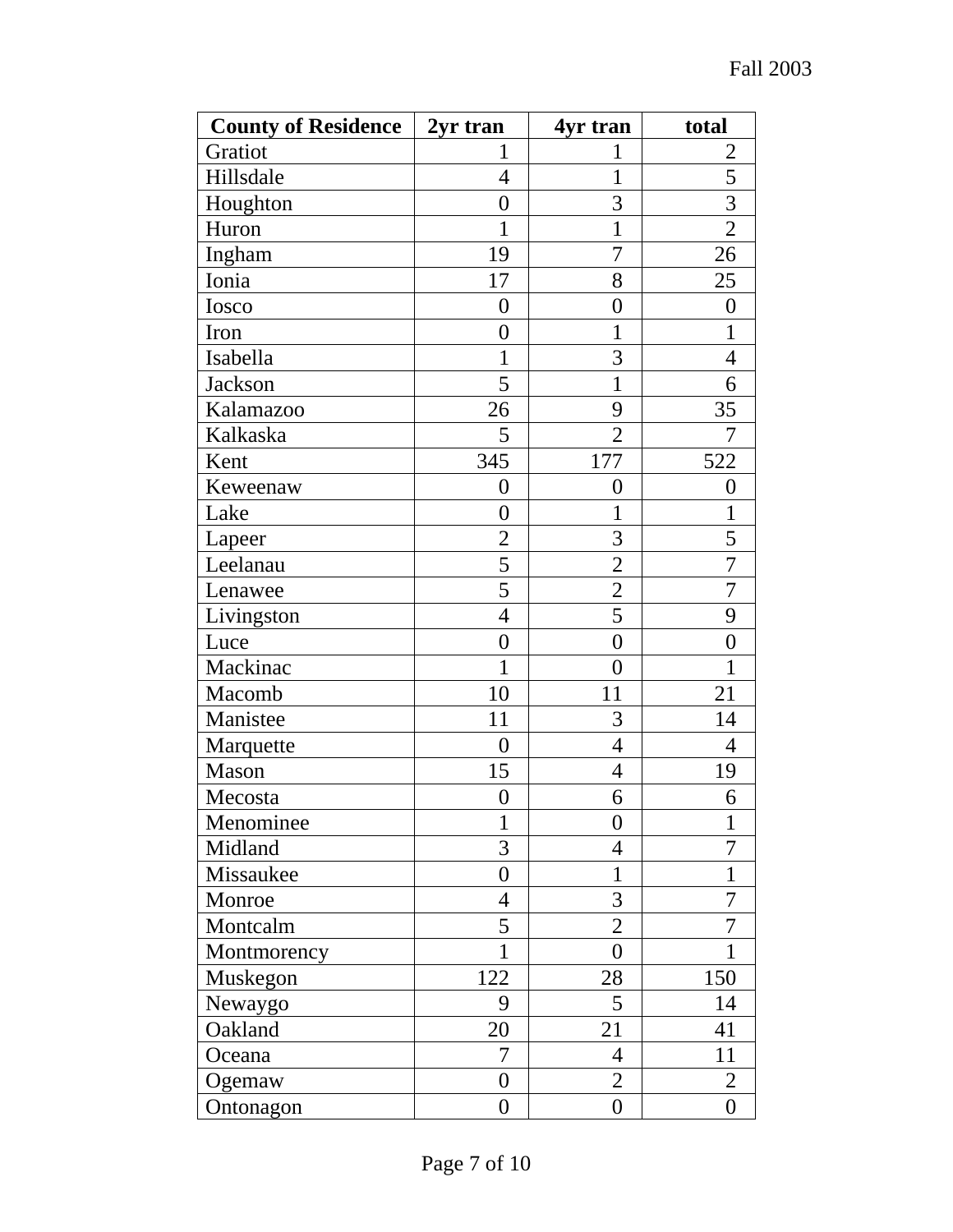| <b>County of Residence</b> | 2yr tran          | 4yr tran       | total          |
|----------------------------|-------------------|----------------|----------------|
| Osceola                    | $\mathbf{\Omega}$ | ( )            |                |
| Oscoda                     | $\left( \right)$  | 2              | 2              |
| Otsego                     | 0                 | 0              |                |
| Ottawa                     | 85                | 100            | 185            |
| Presque Isle               | $\overline{2}$    | 0              | $\overline{2}$ |
| Roscommon                  | $\overline{2}$    |                | 3              |
| Saginaw                    | 13                | 4              | 17             |
| Sanilac                    |                   |                | $\overline{2}$ |
| Schoolcraft                | 0                 | 0              | 0              |
| Shiawassee                 | $\overline{2}$    |                | 3              |
| St. Clair                  | 13                | $\overline{2}$ | 15             |
| St. Joseph                 | 10                | 0              | 10             |
| Tuscola                    | 3                 | 2              | 5              |
| VanBuren                   | 8                 | 3              |                |
| Washtenaw                  | 6                 | 2              | 8              |
| Wayne                      | 13                | 14             | 27             |
| Wexford                    | 4                 | 3              |                |

#### *Other States & Countries*

| <b>State or Country of</b> | 2yr tran | 4yr tran          | total |
|----------------------------|----------|-------------------|-------|
| <b>Residence</b>           |          |                   |       |
| California                 | 3        | 1                 | 4     |
| Florida                    | 0        | 3                 | 3     |
| Illinois                   | 3        | 5                 | 8     |
| Georgia                    |          | 3                 | 3     |
| Illinois                   | 11       | 4                 | 15    |
| Indiana                    | 3        | $\overline{2}$    | 5     |
| Minnesota                  | ( )      |                   |       |
| Nebraska                   |          | $\mathbf{\Omega}$ |       |
| Nevada                     |          |                   |       |
| Ohio                       |          |                   |       |
| Oklahoma                   |          |                   |       |
| Pennsylvania               | ( )      |                   |       |
| South Dakota               |          |                   |       |
| Texas                      |          |                   |       |
| Virginia                   |          |                   |       |
| Wisconsin                  |          | 2                 |       |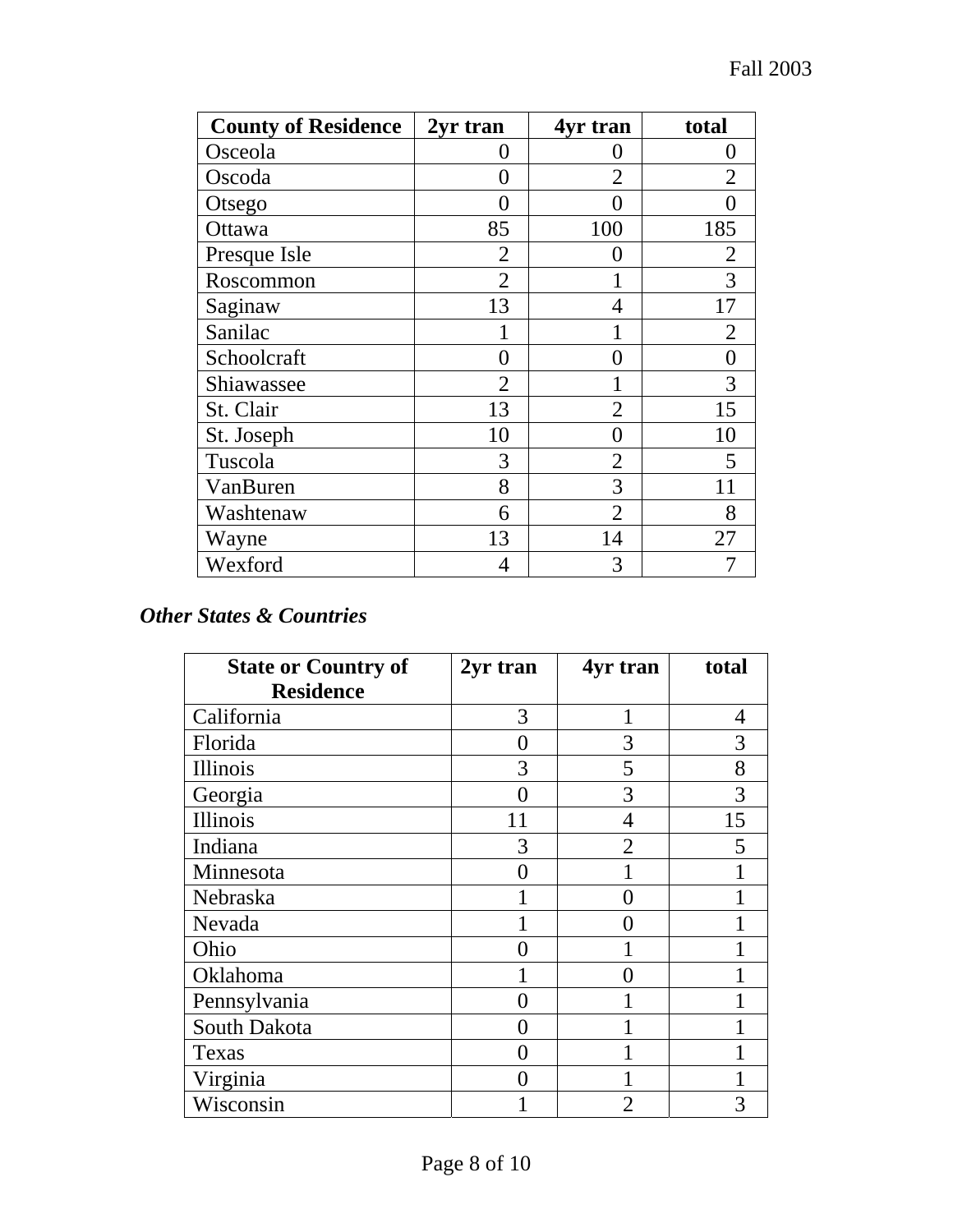| <b>State or Country of</b> | 2yr tran      | 4yr tran       | total          |
|----------------------------|---------------|----------------|----------------|
| <b>Residence</b>           |               |                |                |
|                            |               |                |                |
| England                    | 0             | 3              | 3              |
| France                     | 0             | $\overline{2}$ | $\overline{2}$ |
| India                      |               | $\overline{0}$ |                |
| Japan                      |               | 3              | 4              |
| Kenya                      | 0             |                |                |
| Lebanon                    | 0             |                |                |
| Malaysia                   | 0             |                |                |
| Mongolia                   | 0             |                |                |
| Nepal                      | 0             |                |                |
| Netherlands                |               | 0              |                |
| Nigeria                    | 0             | 3              | 3              |
| Pakistan                   | 0             | 1              |                |
| Poland                     | 0             | $\overline{2}$ | 2              |
| Russia                     | $\mathcal{O}$ |                |                |
| Tanzania                   |               | 0              |                |
| Sweden                     | $\Omega$      | $\overline{2}$ | $\overline{2}$ |
| <b>United Kingdom</b>      | ()            | 9              | 9              |
| Zimbabwe                   |               |                |                |

## *Where Living*

| <b>Housing Location</b> | 2yr tran | 4yr tran | total |
|-------------------------|----------|----------|-------|
| off-campus              | 829      | 466      | 295   |
| in campus owned         | 195      | 129.     | 324   |
| housing                 |          |          |       |